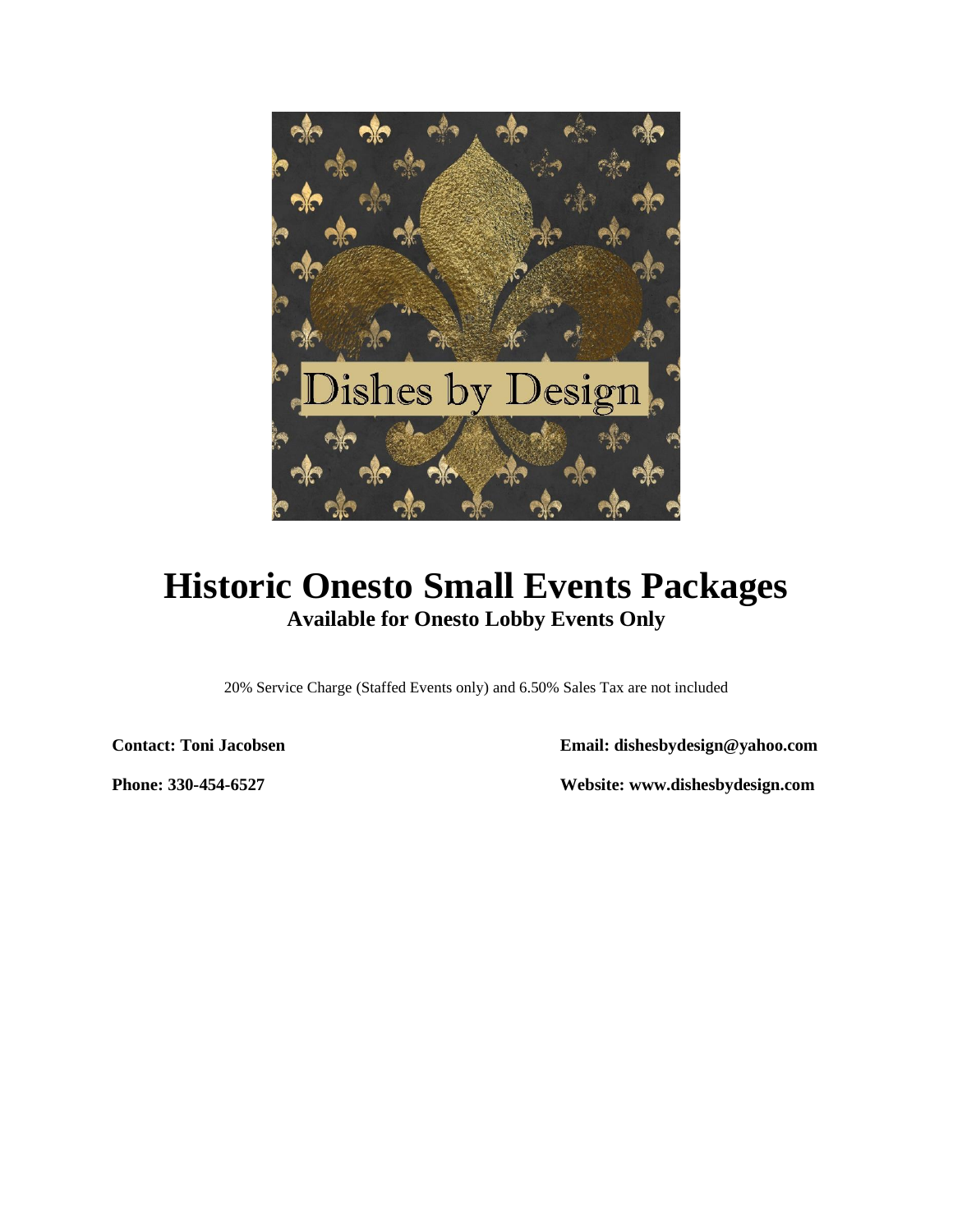### **DBD Bronze Dinner Buffet**

#### **Choice of Two (2) Entrees @ \$22.95pp Choice of One (1) Entrée @ \$18.95pp**

Includes

Disposable serving utensils, plates, napkins, and cutlery

#### **Choice of one (1) Buffet Salad**

Crusty Bread, Homemade Cinnamon Rolls with Whipped Butter on Buffet

DBD House Salad with Ranch and Italian Traditional Caesar Salad with Caesar Dressing Summer Spinach Salad with Poppyseed Tomato, Cucumber & Feta Salad in Italian<br>
DBD Italian Salad Creamy Cole Slaw Creamy Cole Slaw

#### **See our full list of Salad Choices – some additional charges may apply**

#### **Entrée Selections**

Slow Roasted Beef in Au Jus Roma Stuffed Chicken Breast Bourbon Glazed Pork Tenderloin (\$) Chicken Marsala Italian Sausage & Peppers in Marinara Chicken Parmesan Glazed Homemade Meatloaf Pesto Chicken & Asparagus

**See our full list of Entrée Choices – some additional charges may apply**

#### **Choice of Three (3) Accompaniments**

Baby Potatoes in Garlic Herb Butter Petite French Green Beans Seasoned Mashed Potatoes Poached Asparagus with Lemon Aioli Homemade Au Gratin Potatoes **Roasted Seasonal Vegetables** Wild Rice Pilaf Petite Bowties with Pesto Alfredo Leek & Mushroom Gruyere Potato Gratin Butternut Squash Ravioli (\$)

Decadent Mac & Cheese Six Cheese Ravioli in Homemade Marinara

**See our full list of Side Choices – some additional charges may apply**

# **Hors d'oeuvres Add-on Option - Choice of Three (3) @ \$4.95 or Choice of Four (4) @ \$5.95pp**

Apricot Chili Meatballs Fresh Vegetables with Dip Asparagus Cigars Petite Vegetarian Spring Rolls with Plum Sauce Spanakopita Raspberry Brie Bites Cheese Display with Crackers & Crisps

**See our full list of Hors d'oeuvres Choices – Additional Hors d'oeuvres starting at \$1.95pp ------------------------------------------------------------------------------------------------------------------------------------------------------------**

Servers are available for a staffed event @ \$25 per hour per server - Minimum of 4-hours plus service charge China is available starting at \$4pp

#### **Minimum of 30 Guests to Secure Package Pricing - additional \$3 per person charge for fewer guests will apply**

20% Service Charge (for Staffed Events only) and 6.50% Sales Tax are not included

**Contact: Toni Jacobsen Phone: 330-454-6527**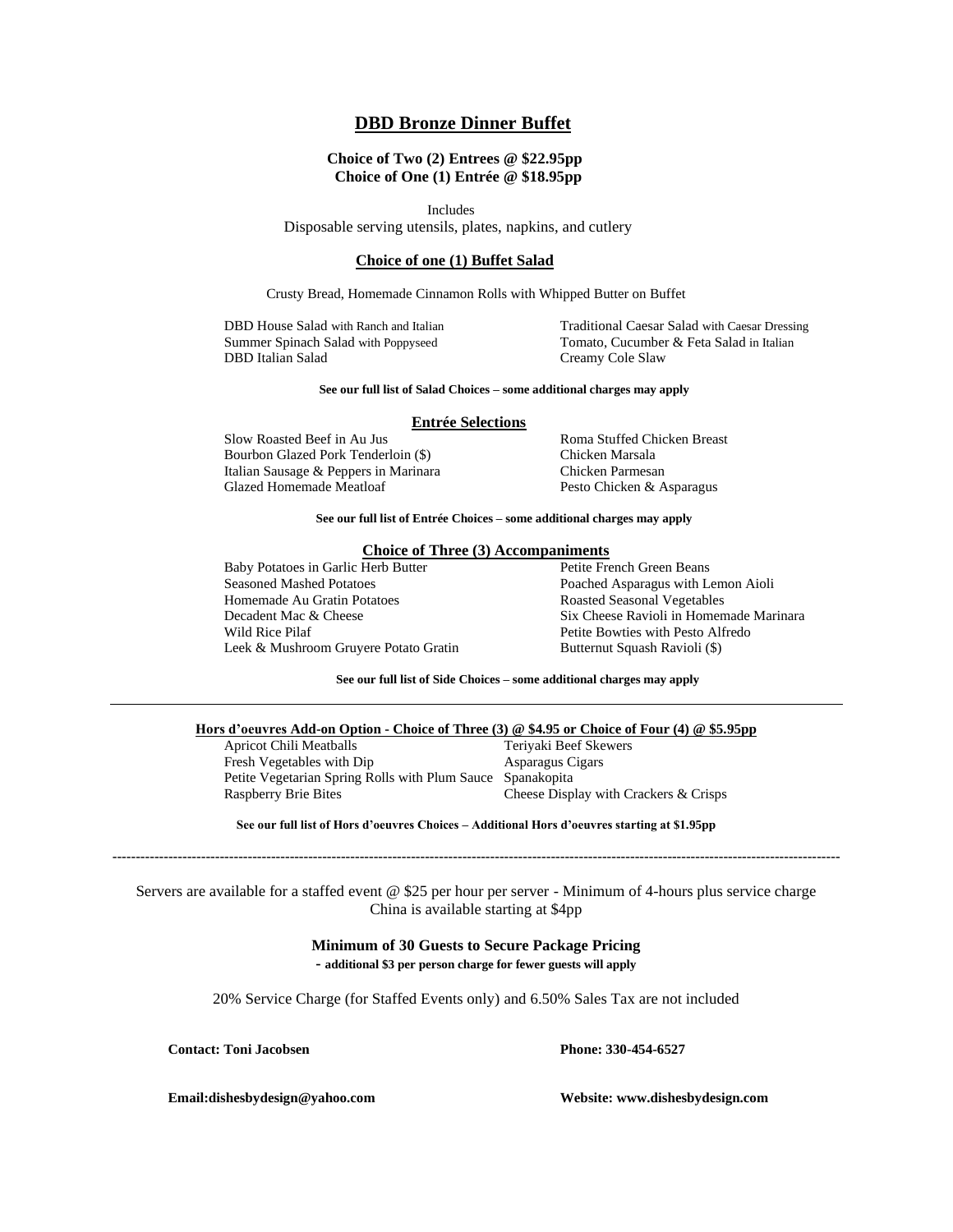### **DBD Rustic BBQ Dinner Buffet**

#### **Choice of Two (2) Entrees @ \$23pp Choice of One (1) Entrée @ \$19pp**

Includes

Disposable serving utensils, plates, napkins, and cutlery

#### **Choice of one (1) Buffet Salad**

DBD House Salad with Ranch and Italian Fresh Fruit Bowl<br>Creamy Cole Slaw Summer Spinach Carolina Sweet Vinegar Slaw Sour Cream Redskin Potato Salad Homemade Italian Pasta Salad Watermelon Slices (Seasonal)

Summer Spinach Salad with Poppyseed

#### **See our full list of Salad Choices – some additional charges may apply**

#### **Entrée Selections**

#### **Entrées served with our 3 Signature BBQ Sauces – Southern Sweet, Tangy Gold and Kansas City**

Slow Roasted Beef Brisket Slow Roasted Tender Pulled Pork Roasted Chicken Quarters BBQ Pork Ribs (add \$1pp) BBQ Chicken Breasts BBQ Baby Back Ribs (add \$2pp) Italian Sausage, Marinara, Onion and Peppers BBQ Pulled Chicken

#### **See our full list of Entrée Choices – some additional charges may apply**

#### **Choice of Three (3) Accompaniments**

Garlic Redskin Potatoes **Petite French Green Beans** Cheesy Hashbrown Casserole Traditional Collard Greens Southern Style Baked Beans Creamy Cole Slaw Sweet Corn Casserole **Roasted Seasonal Vegetables** 

Smoked Gouda Macaroni & Cheese Penne Pasta with Homemade Marinara

**See our full list of Side Dishes – some additional charges may apply**

#### **Hors d'oeuvres Add-On Option - Choice of Three (3) @ \$5pp or Four (4) @ \$6pp**

Fresh Vegetables with Dip Asparagus Cigars<br>Spanakopita Sweet Soy Bacon

# Cranberry Meatballs Bourbon Glazed Chicken Skewers Spanakopita Sweet Soy Bacon Wrapped Chicken & Water Chestnuts<br>
Raspberry Brie Bites Spinach & Artichoke Dip with Chips Spinach & Artichoke Dip with Chips

#### **See our full list of Hors d'oeuvres Choices – Additional Hors d'oeuvres starting at \$2pp**

Servers are available for a staffed event @ \$25 per hour per server - Minimum of 4-hours plus service charge China is available starting at \$4pp

#### **Minimum of 30 Guests to Secure Package Pricing - additional \$3 per person charge for fewer guests will apply**

20% Service Charge (for Staffed Events only) and 6.50% Sales Tax are not included

**Contact: Toni Jacobsen Phone: 330-454-6527**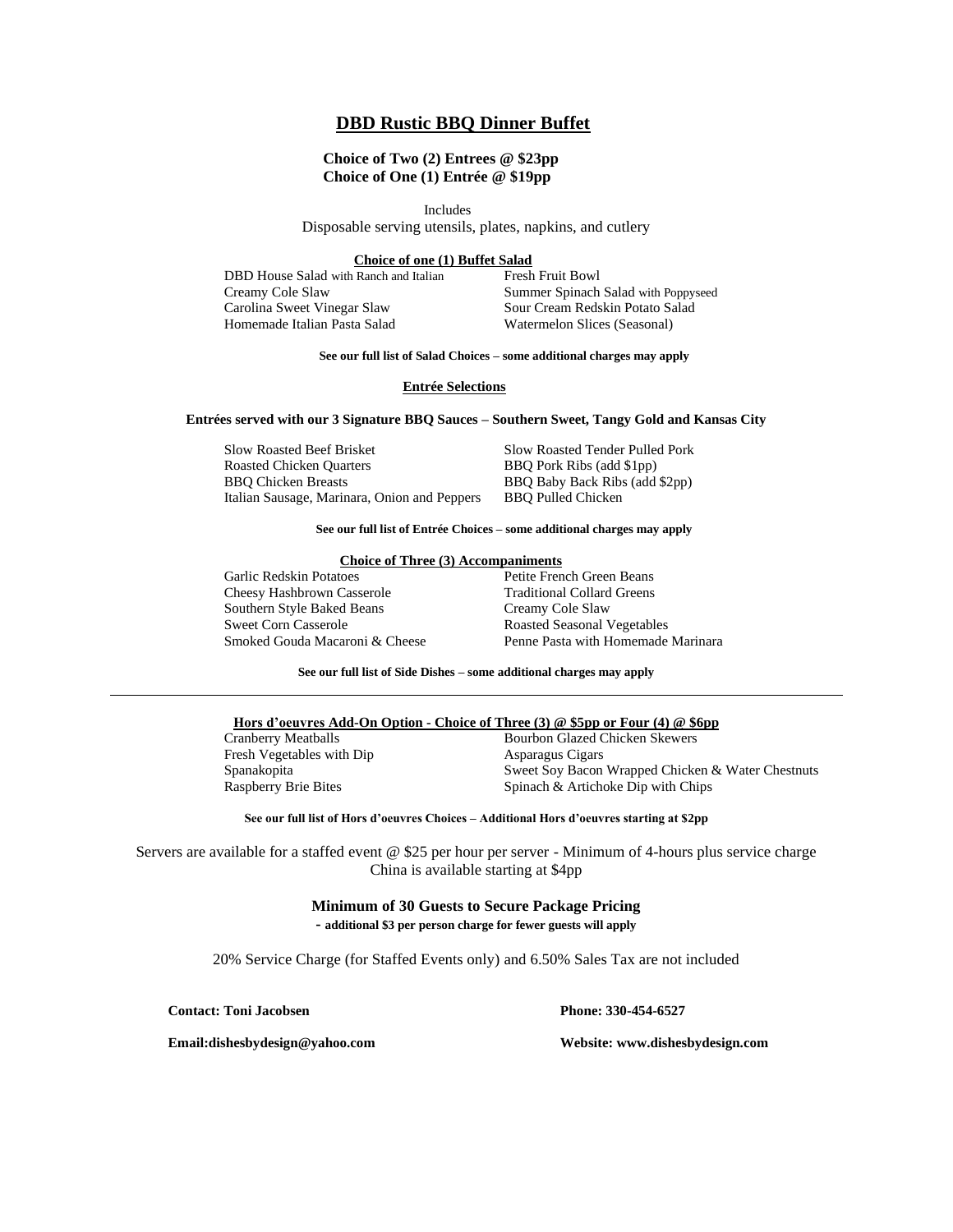# **Black Tie Affair Package – High-End Heavy Hors d'oeuvres Stations**

### **Sample Menu**

**\*Charcuterie Board with Assorted Crackers, Crisps and Baguettes \*Thinly Sliced Tenderloin of Beef with Silver Dollar Rolls and Sauces \*Sweet Soy Glazed Bacon Wrapped Chicken & Water Chestnuts \*Bourbon Glazed Pork Medallions \*Chicken Satay with Thai Peanut Sauce \*Prosciutto Melon Caprese with Balsamic Drizzle \*Ponzu Shrimp Spoons \*Fig & Mascarpone Purses \*Asparagus Cigars \*Upscale Disposables**

**Above is a sample Heavy Hors d'oeuvres Menu. You may choose this menu for your Special Event or you may customize your selections from our Signature Hors d'oeuvres List. (Some items may require an additional charge.)**

**Additional Hors d'oeuvres may be added for an additional charge starting at \$3pp.**

*\*ask about adding our beautiful Miniature Dessert Display to this package for \$3pp*

# **Black Tie Package – Heavy Hors d'oeuvres \$33pp**

*\*ask about adding our beautiful Miniature Dessert Display to this package for \$3pp*

Servers are available for a staffed event @ \$25 per hour per server - Minimum of 4-hours China is available starting at \$4pp – requires a staffed event

> **Minimum of 30 Guests to Secure Package Pricing - additional \$3 per person charge for fewer guests will apply**

20% Service Charge (for Staffed Events only) and 6.50% Sales Tax are not included

**Contact: Toni Jacobsen Phone: 330-454-6527**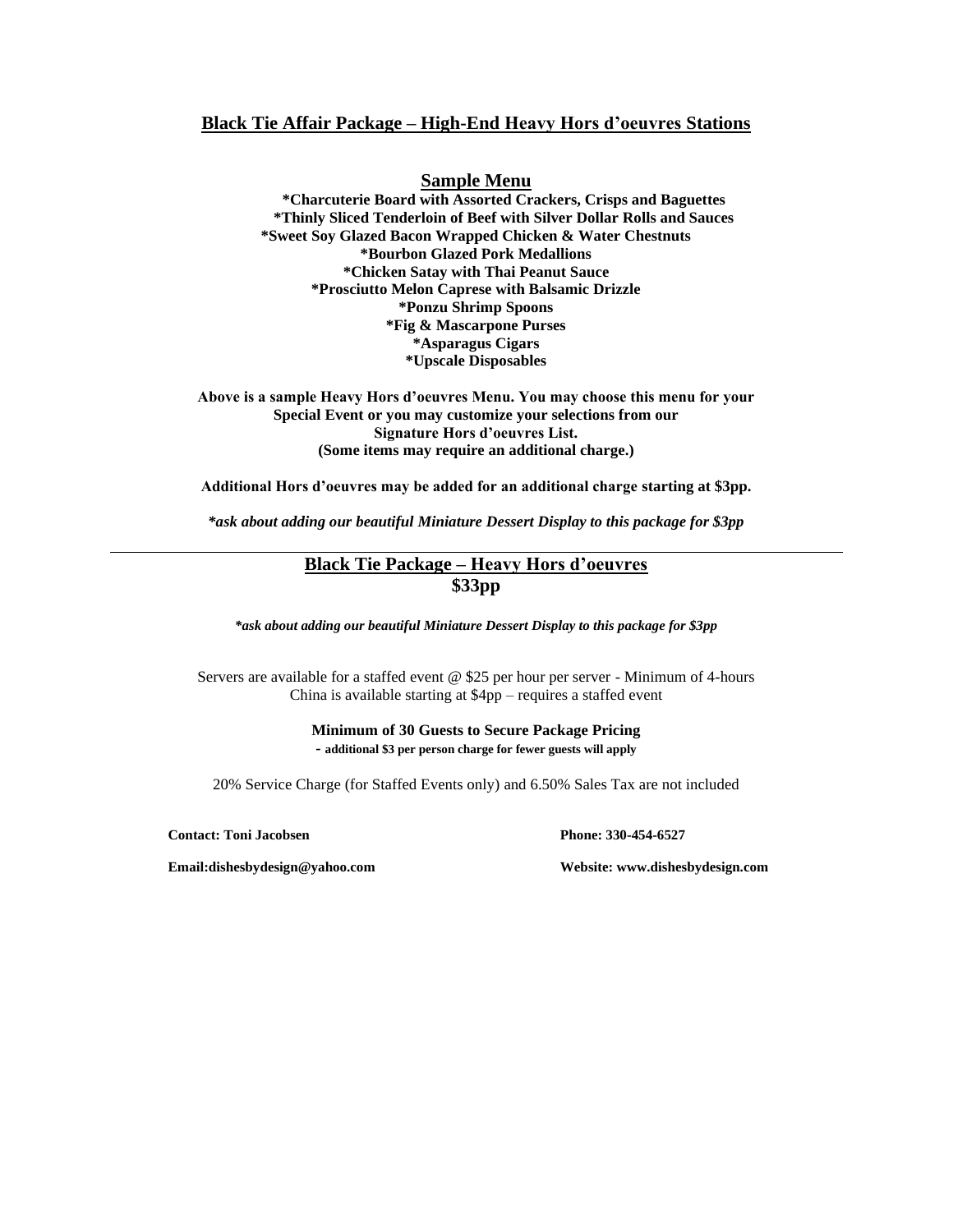## **Mix & Mingle – Appetizer Package**

**Sample Menu \*Caprese Skewers with Fresh Pesto and Balsamic Drizzle \*Spicy Italian Meatballs \*Beef Brisket Sliders with 3 Signature BBQ Sauces \*Sundried Tomato Crusted Chicken Skewers with Golden Aioli \*Sweet Sausage Stuffed Mushrooms \*Vegetarian Spring Rolls with Plum Dipping Sauce \*Raspberry Brie Bites \*Spanakopita \*Upscale Disposables**

### **Above is a sample Appetizer Menu. You may choose this menu for your Special Event or you may customize selections from our Signature Hors d'oeuvres List. (Some items may require an additional charge.)**

**Additional Hors d'oeuvres may be added for an additional charge starting at \$3pp.**

*\*ask about adding our beautiful Miniature Dessert Display to this package for \$3pp*

# **Mix & Mingle – Appetizer Package \$25pp**

*\*ask about adding our beautiful Miniature Dessert Display to this package for \$3pp*

Servers are available for a staffed event @ \$25 per hour per server - Minimum of 4-hours plus service charge China is available starting at \$4pp

> **Minimum of 30 Guests to Secure Package Pricing - additional \$3 per person charge for fewer guests will apply**

20% Service Charge (for Staffed Events only) and 6.50% Sales Tax are not included

**Contact: Toni Jacobsen Phone: 330-454-6527**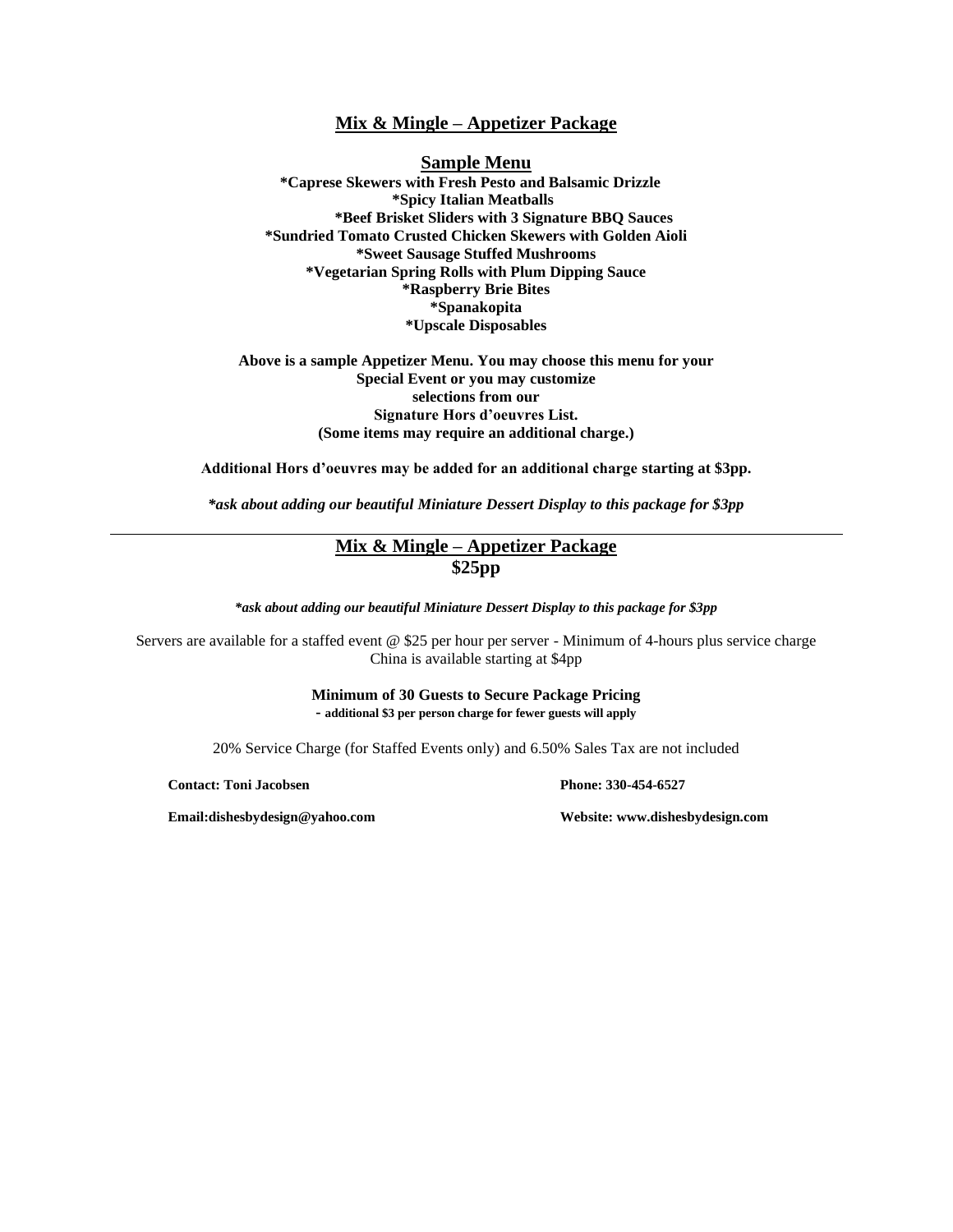## **April Showers – Light Appetizer Package**

**Sample Menu \*Spinach & Artichoke Dip with Tortilla Chips \*Savory Chicken Salad on Petite Croissants \*Cranberry Meatballs \*Summer Spinach Salad with Fresh Strawberries, Mandarin Oranges, Sunflower Seeds, Red Onion and Poppyseed Dressing \*Fig & Mascarpone Purses Crudité Shooters with Dip \*Fresh Fruit Display with Chocolate Dipped Berries \*Upscale Disposables**

> **Above is a sample Appetizer Menu. You may choose this menu for your Special Event or you may customize selections from our Signature Hors d'oeuvres List. (Some items may require an additional charge.)**

**Additional Hors d'oeuvres may be added for an additional charge starting at \$3pp.**

*\*ask about adding our beautiful Miniature Dessert Display to this package for \$3pp*

# **April Showers – Light Appetizer Package \$19pp**

*\*ask about adding our beautiful Miniature Dessert Display to this package for \$3pp*

Servers are available for a staffed event @ \$25 per hour per server - Minimum of 4-hours plus service charge China is available starting at \$4pp

> **Minimum of 30 Guests to Secure Package Pricing - additional \$3 per person charge of for fewer guests will apply**

20% Service Charge (for Staffed Events only) and 6.50% Sales Tax are not included

**Contact: Toni Jacobsen Phone: 330-454-6527**